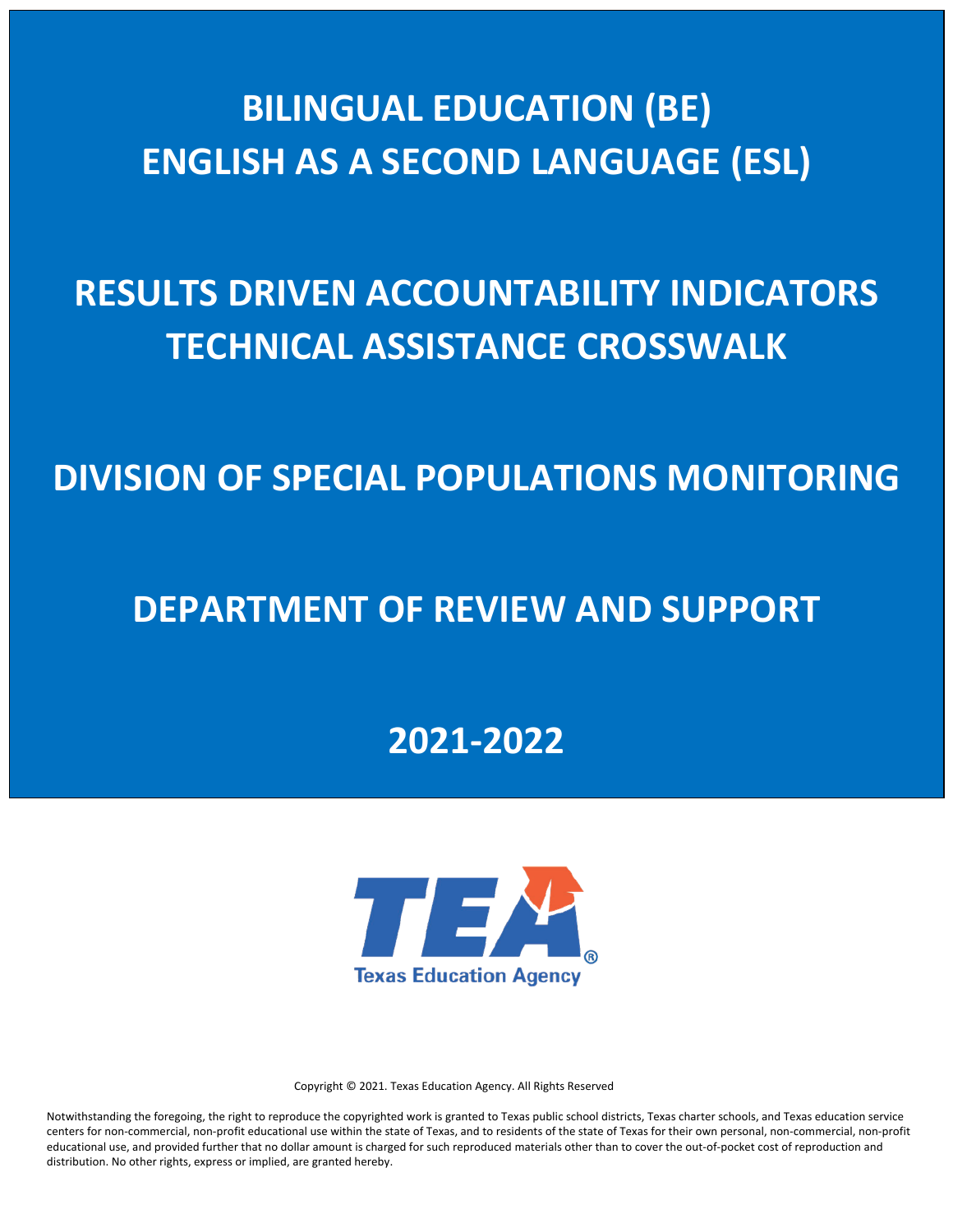### **Table of Contents**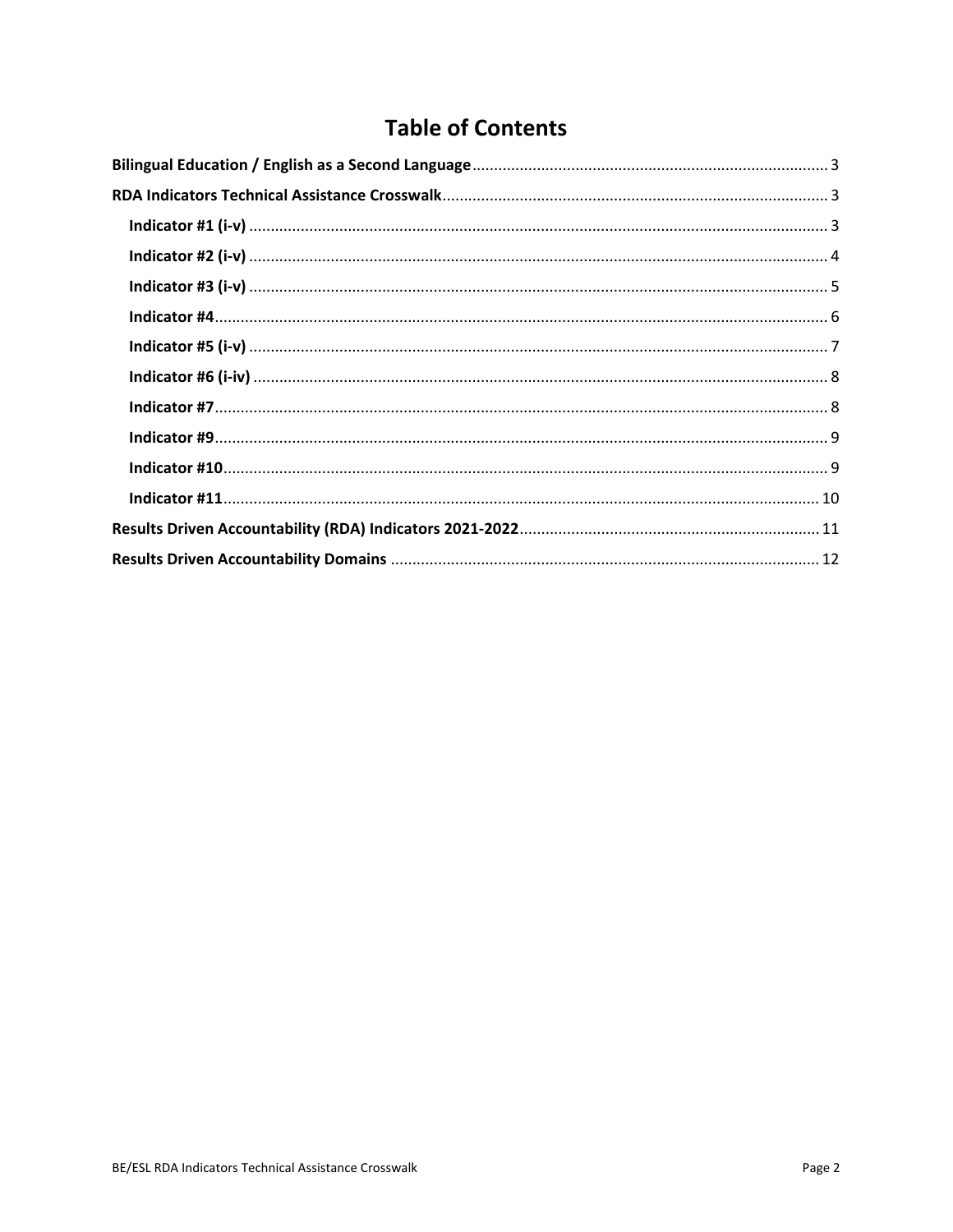### **Bilingual Education / English as a Second Language RDA Indicators Technical Assistance Crosswalk**

<span id="page-2-2"></span><span id="page-2-1"></span><span id="page-2-0"></span>

| <b>RDA Indicator</b>                                   | <b>Technical Assistance</b>                                                                           |
|--------------------------------------------------------|-------------------------------------------------------------------------------------------------------|
|                                                        |                                                                                                       |
| Indicator #1 (i-v) BE STAAR 3-8                        | <b>Transitional Bilingual Implementation Resources</b><br>$\bullet$                                   |
| Passing Rate (Report Only - No PL                      | <b>Dual Language Immersion Implementation Resources</b>                                               |
| <b>Assigned)</b>                                       | Link to site: https://www.txel.org/ProgramImplementation                                              |
|                                                        |                                                                                                       |
| Measures the percent of students                       | Implementing the ELPS in English Language Arts and Reading -                                          |
| served in a Bilingual Education                        | Course available in TEA Learns                                                                        |
| (BE) program who met the                               | Link to site:                                                                                         |
| minimum level of satisfactory                          | https://register.tealearn.com/browse/tea/courses/implementing-                                        |
| performance or higher on the<br>STAAR 3-8 assessments. | the-elps-in-english-language-arts-and-reading                                                         |
|                                                        |                                                                                                       |
|                                                        | Implementing the ELPS in Mathematics - Course available in TEA<br><u>learns</u>                       |
| • EL Support Division Resources                        | Link to site:                                                                                         |
|                                                        | https://register.tealearn.com/browse/tea/courses/implementing-                                        |
| <b>Additional TEA Resources</b><br>٠                   | the-elps-in-mathematics                                                                               |
| from across the agency                                 |                                                                                                       |
|                                                        | Implementing the ELPS in Social Studies - Course available in TEA                                     |
|                                                        | <b>learns</b>                                                                                         |
|                                                        | Link to site:                                                                                         |
|                                                        | https://register.tealearn.com/browse/tea/courses/implementing-                                        |
|                                                        | the-elps-in-social-studies                                                                            |
|                                                        | <b>HB 3 Reading Academies</b>                                                                         |
|                                                        | Link to site: https://tea.texas.gov/academics/early-childhood-                                        |
|                                                        | education/hb-3-reading-academies                                                                      |
|                                                        |                                                                                                       |
|                                                        | <b>Texas Math Support Center</b>                                                                      |
|                                                        | Link to site: http://texasmathsupportcenter.org/                                                      |
|                                                        |                                                                                                       |
|                                                        | <b>Math Innovation Zones</b>                                                                          |
|                                                        | Link to site: https://tea.texas.gov/academics/learning-support-<br>and-programs/math-innovation-zones |
|                                                        |                                                                                                       |
|                                                        | <b>STAAR Reading Resources</b>                                                                        |
|                                                        | Link to site: https://tea.texas.gov/student-                                                          |
|                                                        | assessment/testing/staar/staar-reading-resources                                                      |
|                                                        |                                                                                                       |
|                                                        | <b>STAAR Mathematic Resources</b>                                                                     |
|                                                        | Link to site: https://tea.texas.gov/student-                                                          |
|                                                        | assessment/testing/staar/staar-mathematics-resources                                                  |
|                                                        | <b>STAAR Social Studies Resources</b>                                                                 |
|                                                        | Link to site: https://tea.texas.gov/student-                                                          |
|                                                        | assessment/testing/staar/staar-social-studies-resources                                               |
|                                                        |                                                                                                       |
|                                                        |                                                                                                       |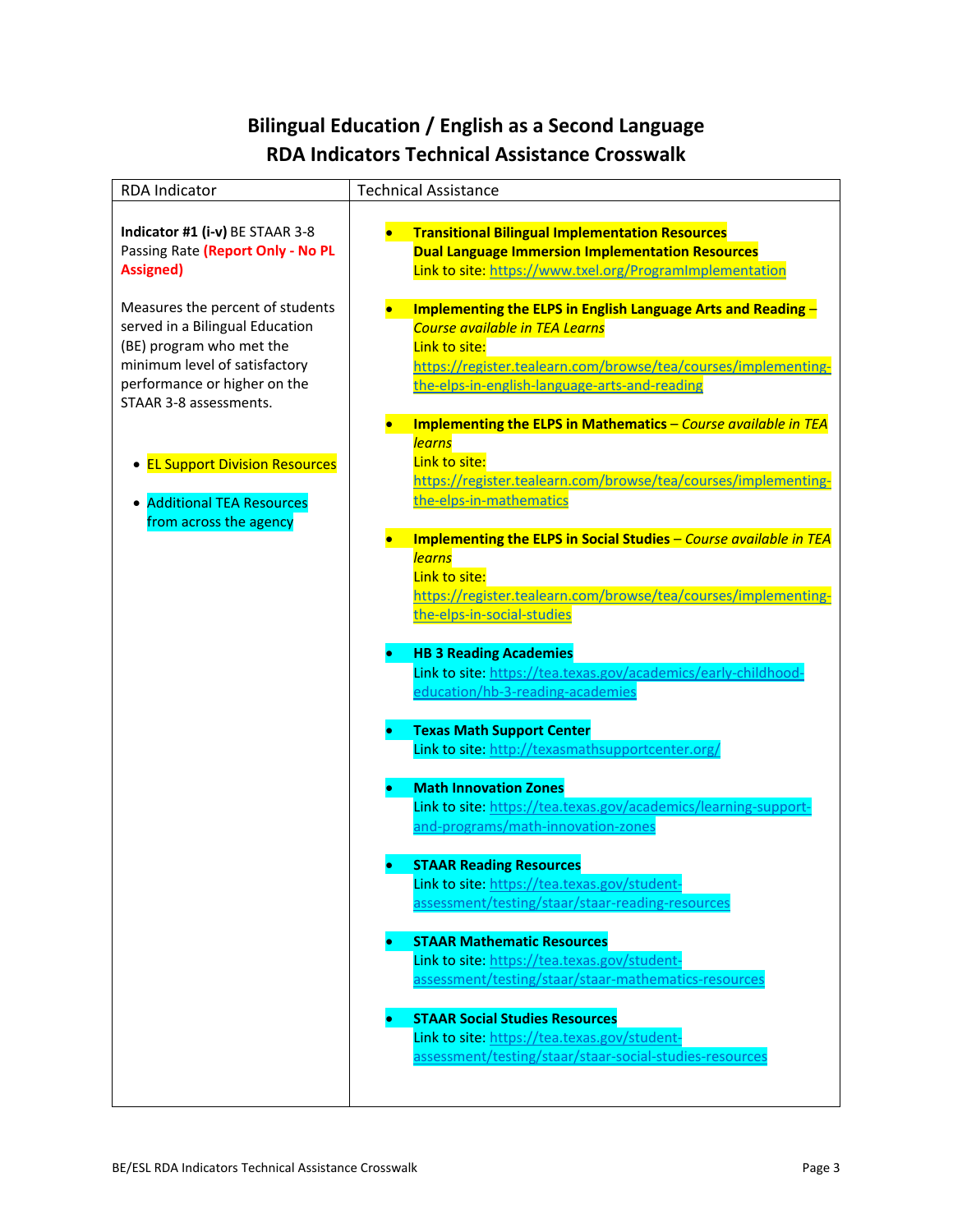| <b>STAAR Science Resources</b><br>Link to site: https://tea.texas.gov/student-<br>assessment/testing/staar/staar-science-resources                                                 |
|------------------------------------------------------------------------------------------------------------------------------------------------------------------------------------|
| <b>STAAR Writing and English I, II, III Resources</b><br>Link to site: https://tea.texas.gov/student-<br>assessment/testing/staar/staar-writing-and-english-i-ii-iii-<br>resources |

<span id="page-3-0"></span>

| <b>RDA Indicator</b>                                                 | <b>Technical Assistance</b>                                               |
|----------------------------------------------------------------------|---------------------------------------------------------------------------|
| Indicator #2 (i-v) ESL STAAR 3-8                                     | <b>ESL Certification Preparation Manual and Prep Course</b>               |
| Passing Rate (Report Only - No PL<br><b>Assigned)</b>                | Link to site: https://www.txel.org/ProfessionalDevelopment                |
|                                                                      | <b>English as a Second Language Implementation Resources</b><br>$\bullet$ |
| Measures the percent of students<br>served in an English as a Second | Link to site: https://www.txel.org/ProgramImplementation                  |
| Language (ESL) program who met                                       | Implementing the ELPS in English Language Arts and Reading -              |
| the minimum level of satisfactory                                    | <b>Course available in TEA Learns</b>                                     |
| performance or higher on the<br>STAAR 3-8 assessments.               | Link to site:                                                             |
|                                                                      | https://register.tealearn.com/browse/tea/courses/implementing-            |
| • <b>EL Support Division Resources</b>                               | the-elps-in-english-language-arts-and-reading                             |
|                                                                      | Implementing the ELPS in Mathematics - Course available in TEA            |
| <b>Additional TEA Resources</b>                                      | <b>learns</b>                                                             |
| from across the agency                                               | Link to site:                                                             |
|                                                                      | https://register.tealearn.com/browse/tea/courses/implementing-            |
|                                                                      | the-elps-in-mathematics                                                   |
|                                                                      | Implementing the ELPS in Social Studies - Course available in TEA         |
|                                                                      | <b>learns</b>                                                             |
|                                                                      | Link to site:                                                             |
|                                                                      | https://register.tealearn.com/browse/tea/courses/implementing-            |
|                                                                      | the-elps-in-social-studies                                                |
|                                                                      | <b>HB 3 Reading Academies</b>                                             |
|                                                                      | Link to site: https://tea.texas.gov/academics/early-childhood-            |
|                                                                      | education/hb-3-reading-academies                                          |
|                                                                      | <b>Texas Math Support Center</b>                                          |
|                                                                      | Link to site: http://texasmathsupportcenter.org/                          |
|                                                                      | <b>Math Innovation Zones</b>                                              |
|                                                                      | Link to site: https://tea.texas.gov/academics/learning-support            |
|                                                                      | and-programs/math-innovation-zones                                        |
|                                                                      | <b>STAAR Reading Resources</b>                                            |
|                                                                      | Link to site: https://tea.texas.gov/student-                              |
|                                                                      | assessment/testing/staar/staar-reading-resources                          |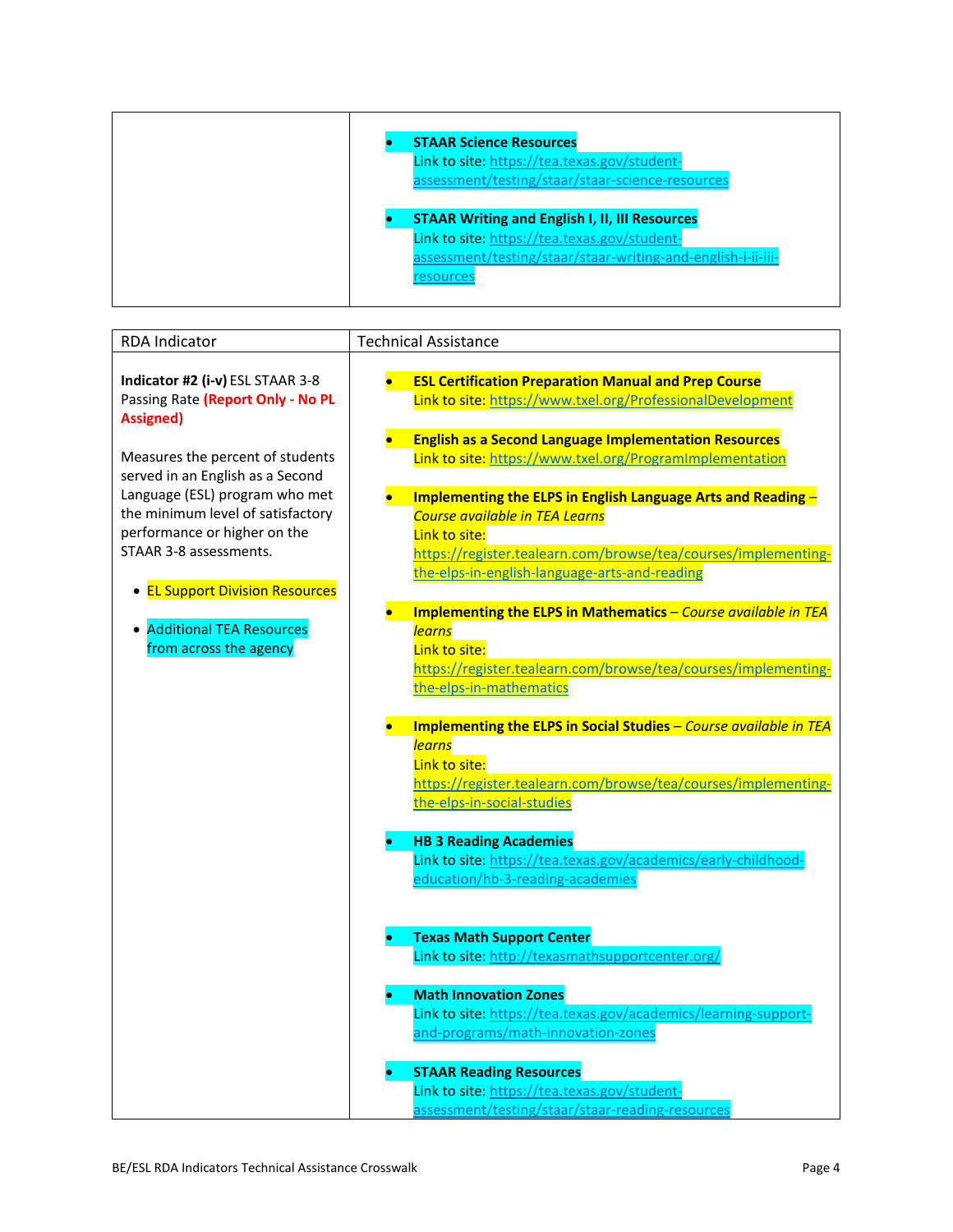| <b>STAAR Mathematic Resources</b><br>Link to site: https://tea.texas.gov/student-<br>assessment/testing/staar/staar-mathematics-resources                                                   |
|---------------------------------------------------------------------------------------------------------------------------------------------------------------------------------------------|
| <b>STAAR Social Studies Resources</b><br>Link to site: https://tea.texas.gov/student-<br>assessment/testing/staar/staar-social-studies-resources                                            |
| <b>STAAR Science Resources</b><br>Link to site: https://tea.texas.gov/student-<br>assessment/testing/staar/staar-science-resources<br><b>STAAR Writing and English I, II, III Resources</b> |
| Link to site: https://tea.texas.gov/student-<br>assessment/testing/staar/staar-writing-and-english-i-ii-iii-<br>resources                                                                   |

<span id="page-4-0"></span>

| <b>RDA Indicator</b>                                                                                                                                                                                                                                                                                                                                                                                             | <b>Technical Assistance</b>                                                                                                                                                                                                                                                                                                                                                                                                                                                                                                                                                                                                                       |
|------------------------------------------------------------------------------------------------------------------------------------------------------------------------------------------------------------------------------------------------------------------------------------------------------------------------------------------------------------------------------------------------------------------|---------------------------------------------------------------------------------------------------------------------------------------------------------------------------------------------------------------------------------------------------------------------------------------------------------------------------------------------------------------------------------------------------------------------------------------------------------------------------------------------------------------------------------------------------------------------------------------------------------------------------------------------------|
| <b>Indicator #3 (i-v)</b> EL (Not Served in<br>BE/ESL) STAAR 3-8 Passing Rate<br>(Report Only - No PL Assigned)<br>Measures the percent of English<br>learners (ELs) not served in a BE or<br>ESL program who met the<br>minimum level of satisfactory<br>performance or higher on the<br>STAAR 3-8 assessments.<br>• EL Support Division Resources<br><b>Additional TEA Resources</b><br>from across the agency | Implementing the ELPS in English Language Arts and Reading -<br><b>Course available in TEA Learns</b><br>Link to site:<br>https://register.tealearn.com/browse/tea/courses/implementing-<br>the-elps-in-english-language-arts-and-reading<br>Implementing the ELPS in Mathematics - Course available in TEA<br><b>learns</b><br>Link to site:<br>https://register.tealearn.com/browse/tea/courses/implementing-<br>the-elps-in-mathematics<br>Implementing the ELPS in Social Studies - Course available in TEA<br><b>learns</b><br>Link to site:<br>https://register.tealearn.com/browse/tea/courses/implementing-<br>the-elps-in-social-studies |
|                                                                                                                                                                                                                                                                                                                                                                                                                  | <b>HB 3 Reading Academies</b><br>Link to site: https://tea.texas.gov/academics/early-childhood<br>education/hb-3-reading-academies<br><b>Texas Math Support Center</b><br>Link to site: http://texasmathsupportcenter.org/<br><b>Math Innovation Zones</b><br>Link to site: https://tea.texas.gov/academics/learning-support<br>and-programs/math-innovation-zones                                                                                                                                                                                                                                                                                |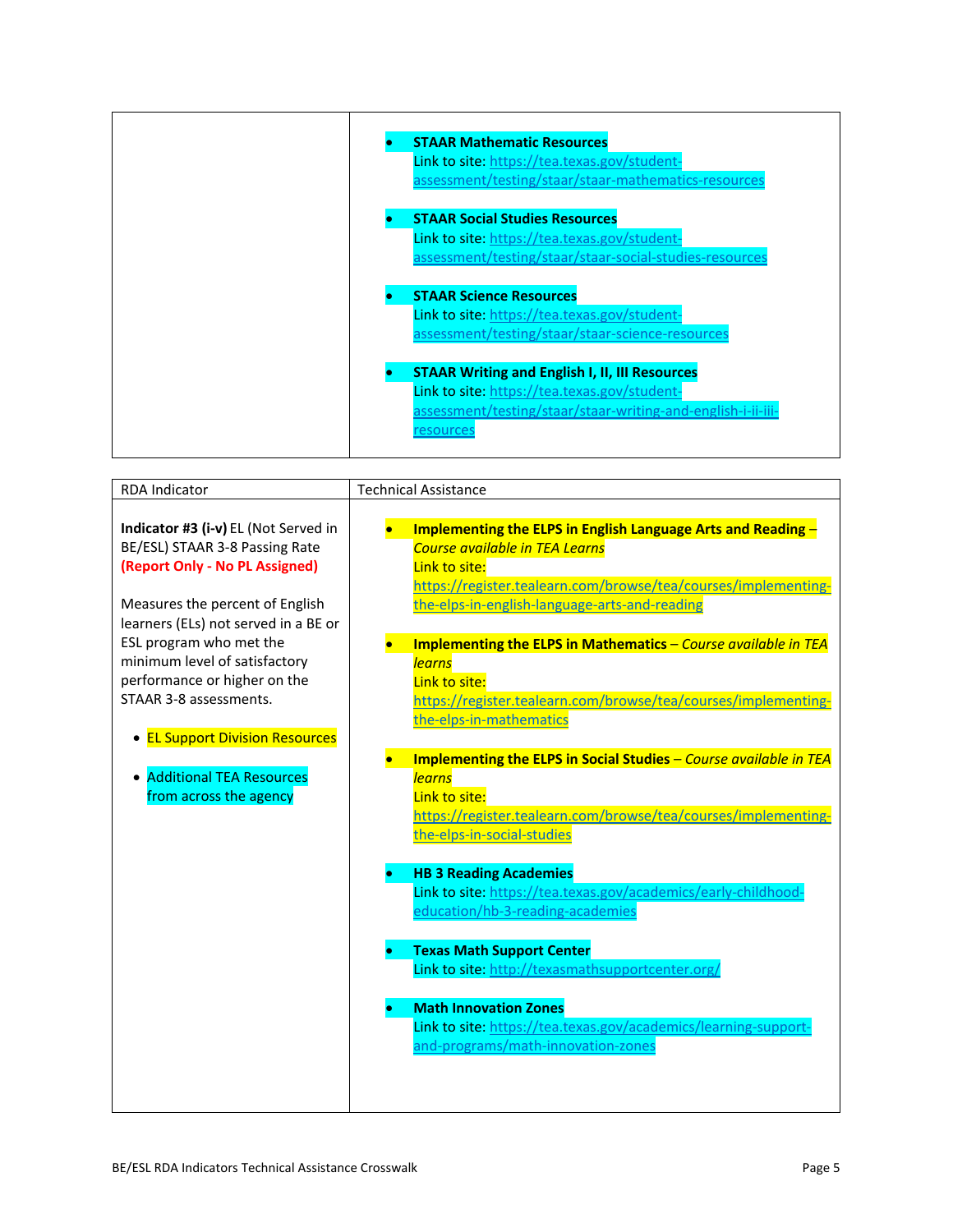| <b>STAAR Reading Resources</b><br>Link to site: https://tea.texas.gov/student-<br>assessment/testing/staar/staar-reading-resources                                                 |
|------------------------------------------------------------------------------------------------------------------------------------------------------------------------------------|
| <b>STAAR Mathematic Resources</b><br>Link to site: https://tea.texas.gov/student-<br>assessment/testing/staar/staar-mathematics-resources                                          |
| <b>STAAR Social Studies Resources</b><br>Link to site: https://tea.texas.gov/student-<br>assessment/testing/staar/staar-social-studies-resources                                   |
| <b>STAAR Science Resources</b><br>Link to site: https://tea.texas.gov/student-<br>assessment/testing/staar/staar-science-resources                                                 |
| <b>STAAR Writing and English I, II, III Resources</b><br>Link to site: https://tea.texas.gov/student-<br>assessment/testing/staar/staar-writing-and-english-i-ii-iii-<br>resources |

<span id="page-5-0"></span>**Indicator #4** EL Dyslexia STAAR 3-8 Reading Passing Rate **(Report Only - No PL Assigned)**

Measures the percent of English learners (ELs) identified with dyslexia who met the minimum level of satisfactory performance or higher on the STAAR 3-8 Reading assessment.

- EL Support Division Resources
- Additional TEA Resources from across the agency
- **Dyslexia Resources** Link to site[: https://tea.texas.gov/academics/special-student](https://tea.texas.gov/academics/special-student-populations/dyslexia-and-related-disorders)[populations/dyslexia-and-related-disorders](https://tea.texas.gov/academics/special-student-populations/dyslexia-and-related-disorders)
- **Implementing the ELPS in English Language Arts and Reading** *Course available in TEA Learns* Link to site: [https://register.tealearn.com/browse/tea/courses/implementing](https://register.tealearn.com/browse/tea/courses/implementing-the-elps-in-english-language-arts-and-reading)[the-elps-in-english-language-arts-and-reading](https://register.tealearn.com/browse/tea/courses/implementing-the-elps-in-english-language-arts-and-reading)
- **Implementing the ELPS in Mathematics** *Course available in TEA learns* Link to site: [https://register.tealearn.com/browse/tea/courses/implementing](https://register.tealearn.com/browse/tea/courses/implementing-the-elps-in-mathematics)[the-elps-in-mathematics](https://register.tealearn.com/browse/tea/courses/implementing-the-elps-in-mathematics)
- **Implementing the ELPS in Social Studies** *Course available in TEA learns* Link to site:

[https://register.tealearn.com/browse/tea/courses/implementing](https://register.tealearn.com/browse/tea/courses/implementing-the-elps-in-social-studies)[the-elps-in-social-studies](https://register.tealearn.com/browse/tea/courses/implementing-the-elps-in-social-studies)

- **HB 3 Reading Academies** Link to site[: https://tea.texas.gov/academics/early-childhood](https://tea.texas.gov/academics/early-childhood-education/hb-3-reading-academies)[education/hb-3-reading-academies](https://tea.texas.gov/academics/early-childhood-education/hb-3-reading-academies)
- **Texas Math Support Center** Link to site[: http://texasmathsupportcenter.org/](http://texasmathsupportcenter.org/)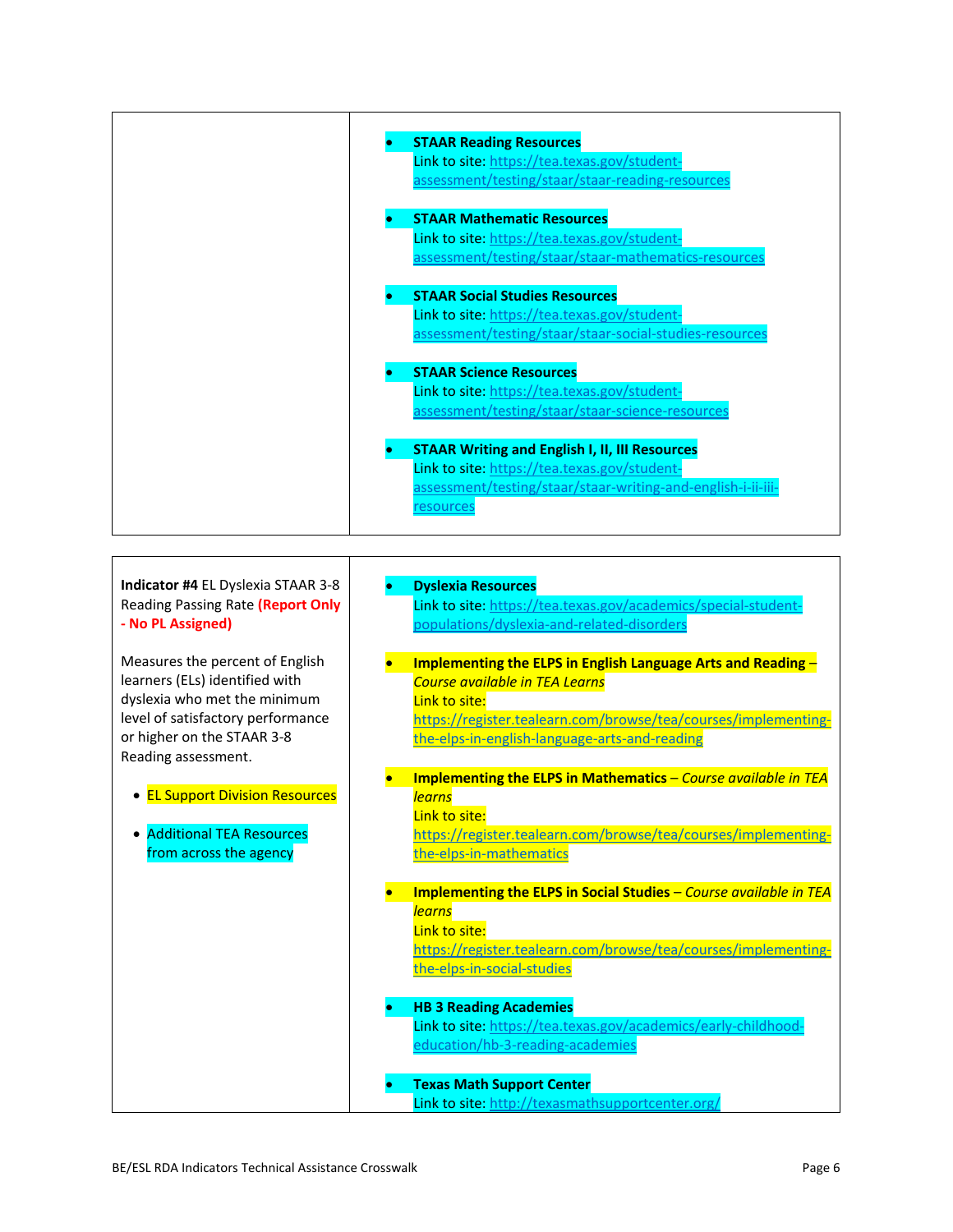| <b>Math Innovation Zones</b><br>Link to site: https://tea.texas.gov/academics/learning-support-<br>and-programs/math-innovation-zones                                                                                                                                                         |
|-----------------------------------------------------------------------------------------------------------------------------------------------------------------------------------------------------------------------------------------------------------------------------------------------|
| <b>STAAR Reading Resources</b><br>Link to site: https://tea.texas.gov/student-<br>assessment/testing/staar/staar-reading-resources                                                                                                                                                            |
| <b>STAAR Mathematic Resources</b><br>Link to site: https://tea.texas.gov/student-<br>assessment/testing/staar/staar-mathematics-resources<br><b>STAAR Social Studies Resources</b><br>Link to site: https://tea.texas.gov/student-<br>assessment/testing/staar/staar-social-studies-resources |
| <b>STAAR Science Resources</b><br>Link to site: https://tea.texas.gov/student-<br>assessment/testing/staar/staar-science-resources                                                                                                                                                            |
| <b>STAAR Writing and English I, II, III Resources</b><br>Link to site: https://tea.texas.gov/student-<br>assessment/testing/staar/staar-writing-and-english-i-ii-iii-<br>resources                                                                                                            |

<span id="page-6-0"></span>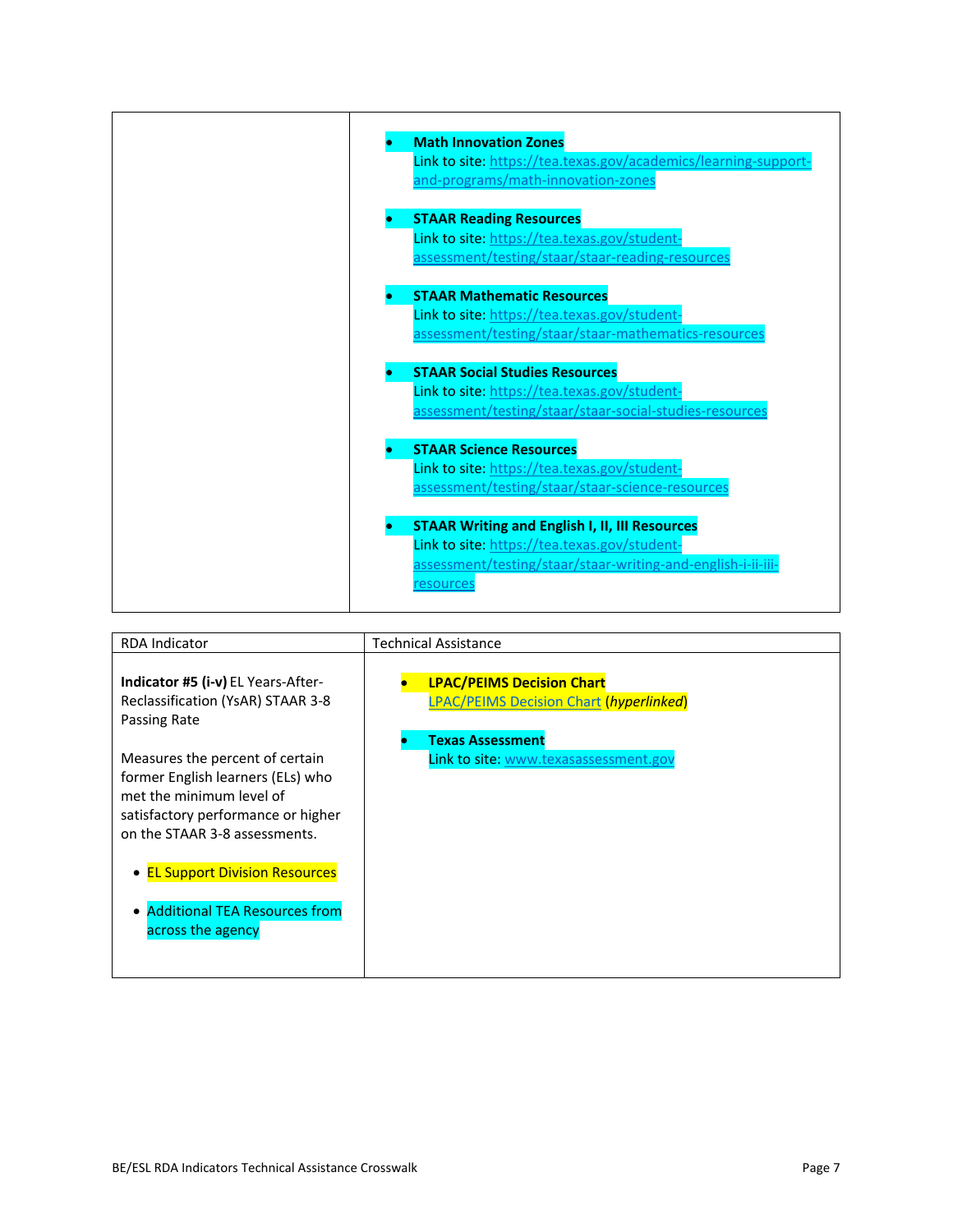<span id="page-7-0"></span>

| <b>RDA Indicator</b>                                                                                                  | Technical Assistance                                                                                                                                                                                                                                                   |
|-----------------------------------------------------------------------------------------------------------------------|------------------------------------------------------------------------------------------------------------------------------------------------------------------------------------------------------------------------------------------------------------------------|
| Indicator #6 (i-iv) EL STAAR EOC<br>Passing Rate<br>Measures the percent of English                                   | <b>STAAR Statewide Summary Reports</b><br>Link to site: https://tea.texas.gov/student-<br>assessment/testing/staar/staar-statewide-summary-reports                                                                                                                     |
| learners (ELs) who met the minimum<br>level of satisfactory performance or<br>higher on the STAAR EOC<br>assessments. | <b>Texas Academic Performance Reports (best used in Chrome)</b><br>Under performance select Bilingual/ESL<br>Link to site: https://tea.texas.gov/texas-<br>schools/accountability/academic-accountability/performance-<br>reporting/texas-academic-performance-reports |
| • EL Support Division Resources<br>• Additional TEA Resources from<br>across the agency                               | <b>Texas Assessment</b><br>Link to site: www.texasassessment.gov                                                                                                                                                                                                       |

<span id="page-7-1"></span>

| <b>RDA Indicator</b>                                                                                                                                    | <b>Technical Assistance</b>                                                                                                                           |
|---------------------------------------------------------------------------------------------------------------------------------------------------------|-------------------------------------------------------------------------------------------------------------------------------------------------------|
| <b>Indicator #7 TELPAS Reading</b><br>Beginning Proficiency Level Rate<br>Measures the percent of English                                               | <b>TELPAS Statewide Summary Reports</b><br>Link to site: https://tea.texas.gov/student-<br>assessment/testing/telpas/telpas-statewide-summary-reports |
| learners (ELs) tested over two years<br>who performed at the beginning<br>proficiency level on the TELPAS<br>reading assessment in the current<br>year. | <b>Texas Assessment - Link to site: www.texasassessment.gov</b>                                                                                       |
| • EL Support Division Resources<br>• Additional TEA Resources from<br>across the agency                                                                 |                                                                                                                                                       |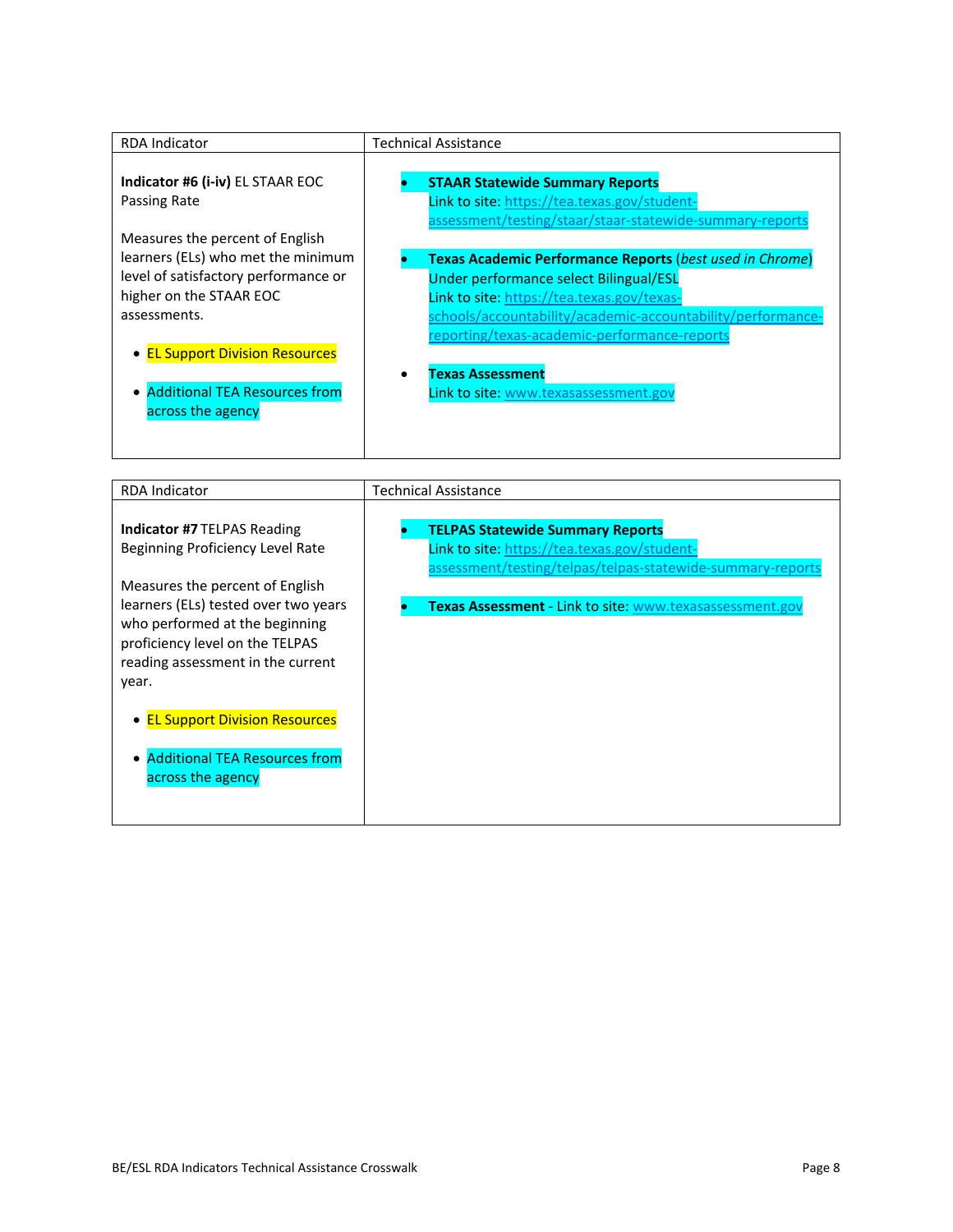| <b>RDA Indicator</b>                                                                                                                                                                                     | Technical Assistance                                                                                                                                  |
|----------------------------------------------------------------------------------------------------------------------------------------------------------------------------------------------------------|-------------------------------------------------------------------------------------------------------------------------------------------------------|
| <b>Indicator #8 TELPAS Composite</b><br>Rating Levels for Students in U.S.<br><b>Schools Multiple Years</b>                                                                                              | <b>TELPAS Statewide Summary Reports</b><br>Link to site: https://tea.texas.gov/student-<br>assessment/testing/telpas/telpas-statewide-summary-reports |
| Measures the percent of English<br>learners (ELs) in U.S. schools<br>multiple years who received a<br><b>TELPAS Composite Rating of</b><br>Beginning or Intermediate.<br>• EL Support Division Resources | <b>Texas Assessment - Link to site: www.texasassessment.gov</b>                                                                                       |
| • Additional TEA Resources from<br>across the agency                                                                                                                                                     |                                                                                                                                                       |

<span id="page-8-0"></span>

| <b>RDA Indicator</b>                                                                                                                                                                                                                                   | Technical Assistance                                                                                                                                                                        |
|--------------------------------------------------------------------------------------------------------------------------------------------------------------------------------------------------------------------------------------------------------|---------------------------------------------------------------------------------------------------------------------------------------------------------------------------------------------|
| <b>Indicator #9 EL Graduation Rate</b><br>Measures the percent of English<br>Learners (ELs) who graduated with a<br>high school diploma in four years.<br>• EL Support Division Resources<br><b>Additional TEA Resources from</b><br>across the agency | <b>Completion, Graduation and Dropout Rate</b><br>Link to site: https://tea.texas.gov/reports-and-data/school-<br>performance/accountability-research/completion-graduation-<br>and-dropout |

<span id="page-8-1"></span>

| <b>RDA Indicator</b>                                                                                                                                                                                           | <b>Technical Assistance</b>                                                                                                                                                                    |
|----------------------------------------------------------------------------------------------------------------------------------------------------------------------------------------------------------------|------------------------------------------------------------------------------------------------------------------------------------------------------------------------------------------------|
| <b>Indicator #10 EL Annual Dropout</b><br>Rate (Grades 7-12)<br>Measures the percent of English<br>learners (ELs) in Grades 7-12 who<br>dropped out in a given school year.<br>• EL Support Division Resources | <b>Support for At-Risk Schools and Students</b><br>Link to site: https://tea.texas.gov/texas-schools/support-for-at-<br>risk-schools-and-students                                              |
|                                                                                                                                                                                                                | <b>Dropout Prevention Plan Monitoring</b><br>Link to site: https://tea.texas.gov/student-<br>assessment/monitoring-and-interventions/school-<br>improvement/dropout-prevention-plan-monitoring |
| • Additional TEA Resources from<br>across the agency                                                                                                                                                           | <b>Completion, Graduation and Dropout Rate</b><br>Link to site: https://tea.texas.gov/reports-and-data/school-<br>performance/accountability-research/completion-graduation-<br>and-dropout    |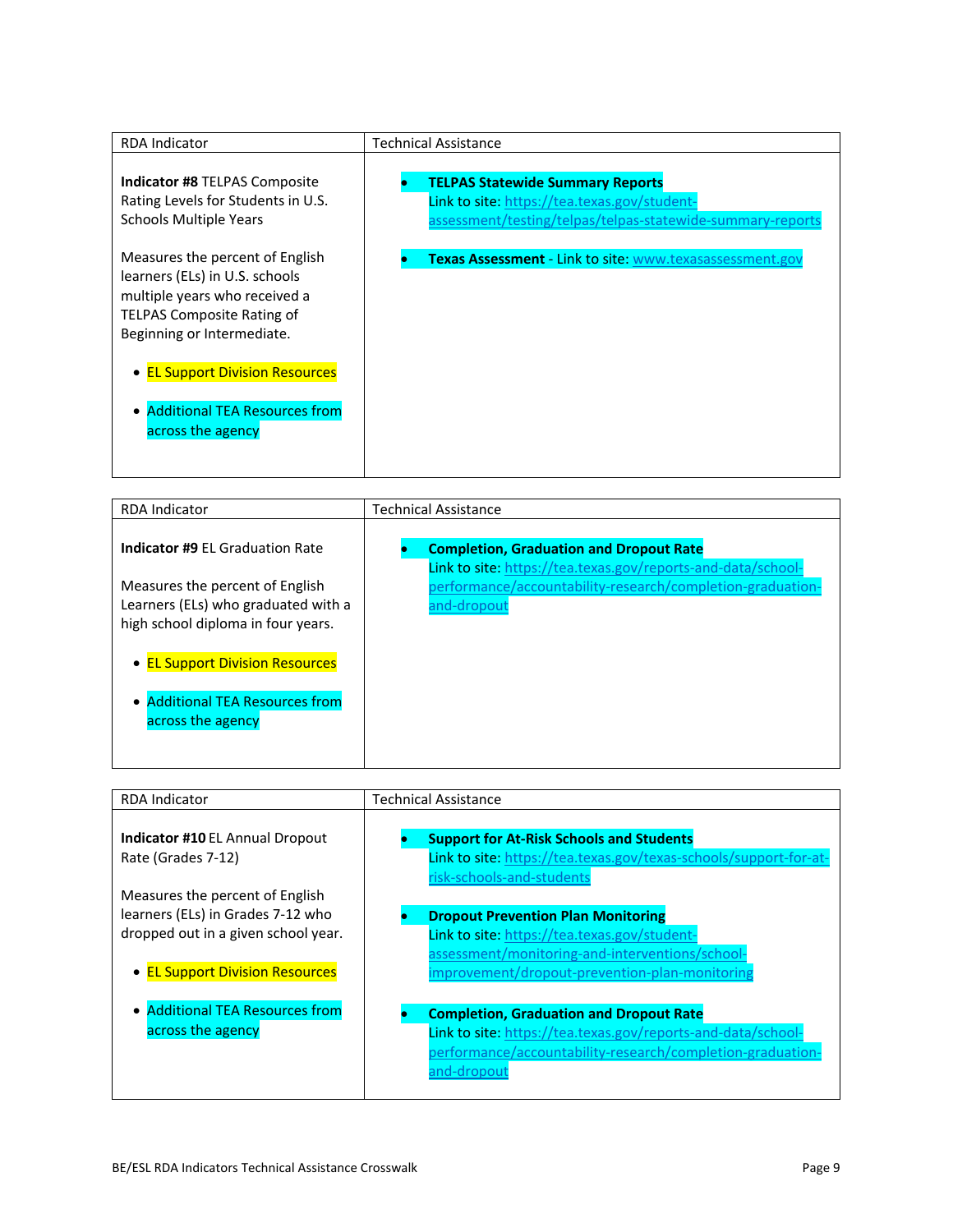<span id="page-9-0"></span>

| <b>RDA Indicator</b>                                                                                                                                                      | <b>Technical Assistance</b>                                                                                                               |
|---------------------------------------------------------------------------------------------------------------------------------------------------------------------------|-------------------------------------------------------------------------------------------------------------------------------------------|
| <b>Indicator #11 EL Dyslexia</b><br>Representation (Ages 6-21) (Report<br><b>Only - No PL Assigned)</b>                                                                   | <b>Dyslexia Resources</b><br>Link to site: https://tea.texas.gov/academics/special-student-<br>populations/dyslexia-and-related-disorders |
| Measures the difference between<br>the rate of English learners (ELs)<br>identified with dyslexia and the rate<br>of all students identified with<br>dyslexia in the LEA. |                                                                                                                                           |
| • EL Support Division Resources<br>• Additional TEA Resources from<br>across the agency                                                                                   |                                                                                                                                           |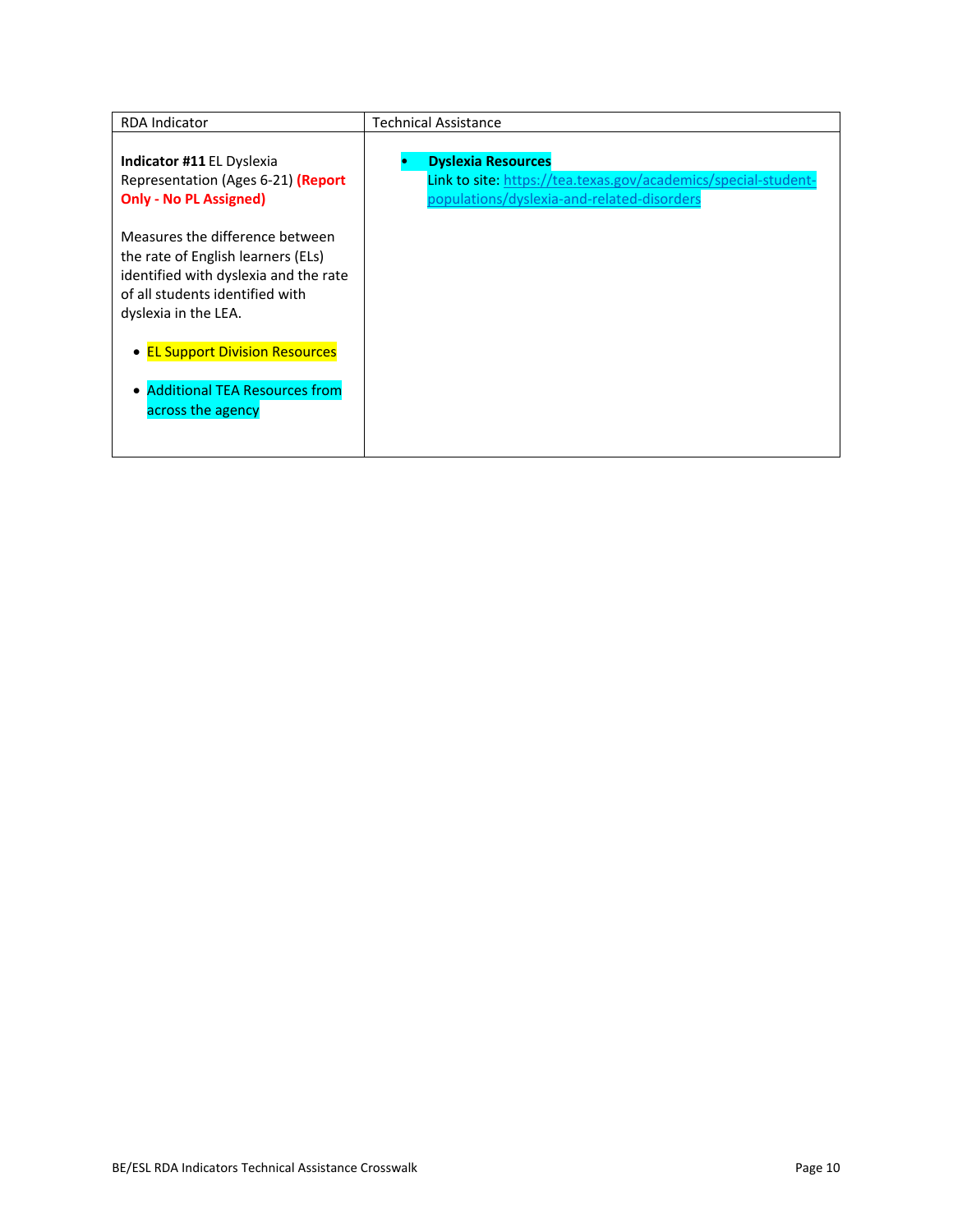#### **Bilingual Education / English as a Second Language Results Driven Accountability (RDA) Indicators 2021-2022**

<span id="page-10-0"></span>**Indicator #1 (i-v)** BE STAAR 3-8 Passing Rate **(Report Only - No PL Assigned)** Measures the percent of students served in a Bilingual Education (BE) program who met the minimum level of satisfactory performance or higher on the STAAR 3-8 assessments.

#### **Indicator #2 (i-v)** ESL STAAR 3-8 Passing Rate **(Report Only - No PL Assigned)**

Measures the percent of students served in an English as a Second Language (ESL) program who met the minimum level of satisfactory performance or higher on the STAAR 3-8 assessments.

**Indicator #3 (i-v)** EL (Not Served in BE/ESL) STAAR 3-8 Passing Rate **(Report Only - No PL Assigned)** Measures the percent of English learners (ELs) not served in a BE or ESL program who met the minimum level of satisfactory performance or higher on the STAAR 3-8 assessments.

**Indicator #4** EL Dyslexia STAAR 3-8 Reading Passing Rate **(Report Only - No PL Assigned)** Measures the percent of English learners (ELs) identified with dyslexia who met the minimum level of satisfactory performance or higher on the STAAR 3-8 Reading assessment.

**Indicator #5 (i-v)** EL Years-After-Reclassification (YsAR) STAAR 3-8 Passing Rate Measures the percent of certain former English learners (ELs) who met the minimum level of satisfactory performance or higher on the STAAR 3-8 assessments.

#### **Indicator #6 (i-iv)** EL STAAR EOC Passing Rate

Measures the percent of English learners (ELs) who met the minimum level of satisfactory performance or higher on the STAAR EOC assessments.

#### **Indicator #7** TELPAS Reading Beginning Proficiency Level Rate

Measures the percent of English learners (ELs) tested over two years who performed at the beginning proficiency level on the TELPAS reading assessment in the current year.

**Indicator #8** TELPAS Composite Rating Levels for Students in U.S. Schools Multiple Years Measures the percent of English learners (ELs) in U.S. schools multiple years who received a TELPAS Composite Rating of Beginning or Intermediate.

**Indicator #9** EL Graduation Rate Measures the percent of English Learners (ELs) who graduated with a high school diploma in four years.

**Indicator #10** EL Annual Dropout Rate (Grades 7-12) Measures the percent of English learners (ELs) in Grades 7-12 who dropped out in a given school year.

#### **Indicator #11** EL Dyslexia Representation (Ages 6-21) **(Report Only - No PL Assigned)**

Measures the difference between the rate of English learners (ELs) identified with dyslexia and the rate of all students identified with dyslexia in the LEA.